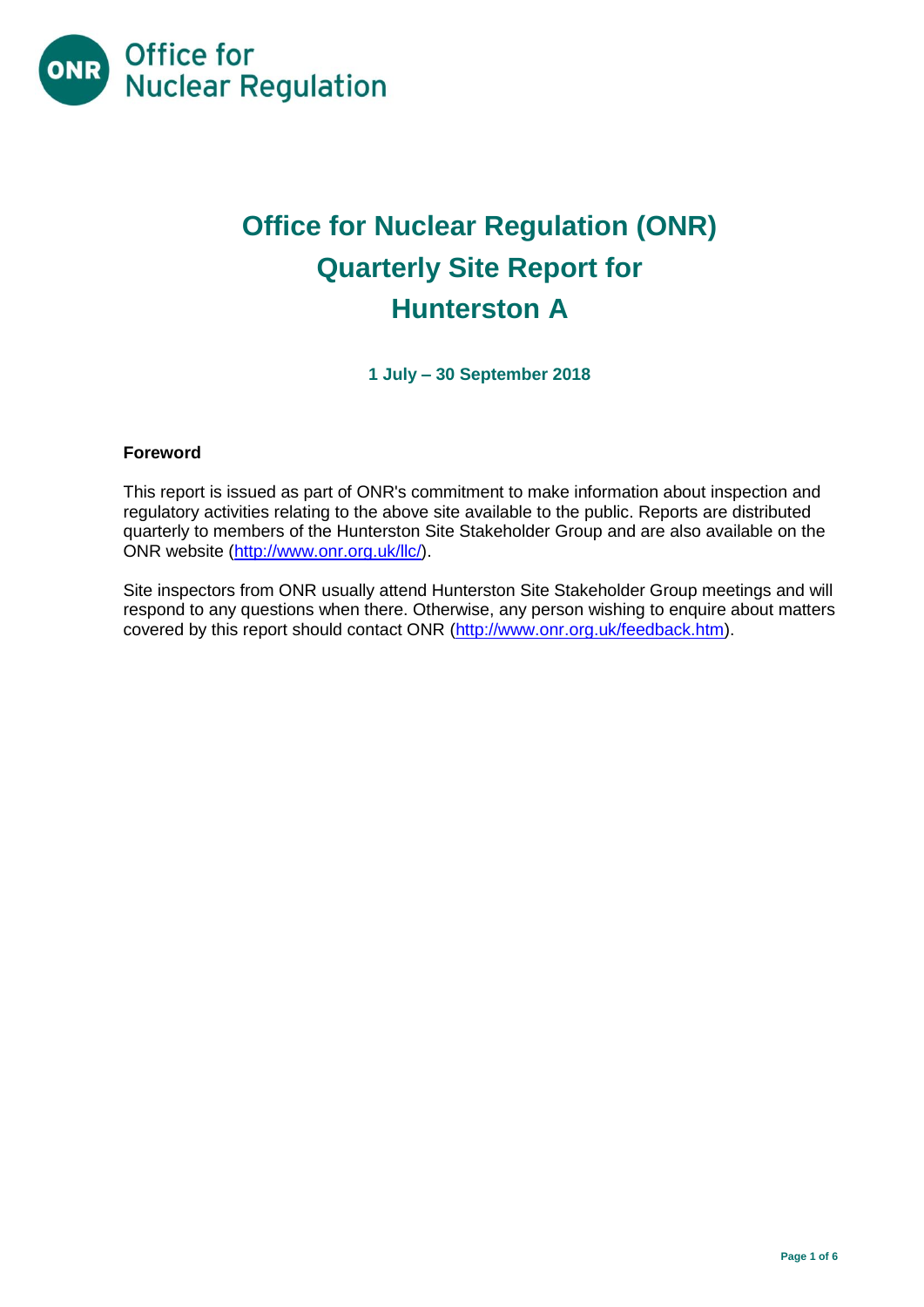## **TABLE OF CONTENTS**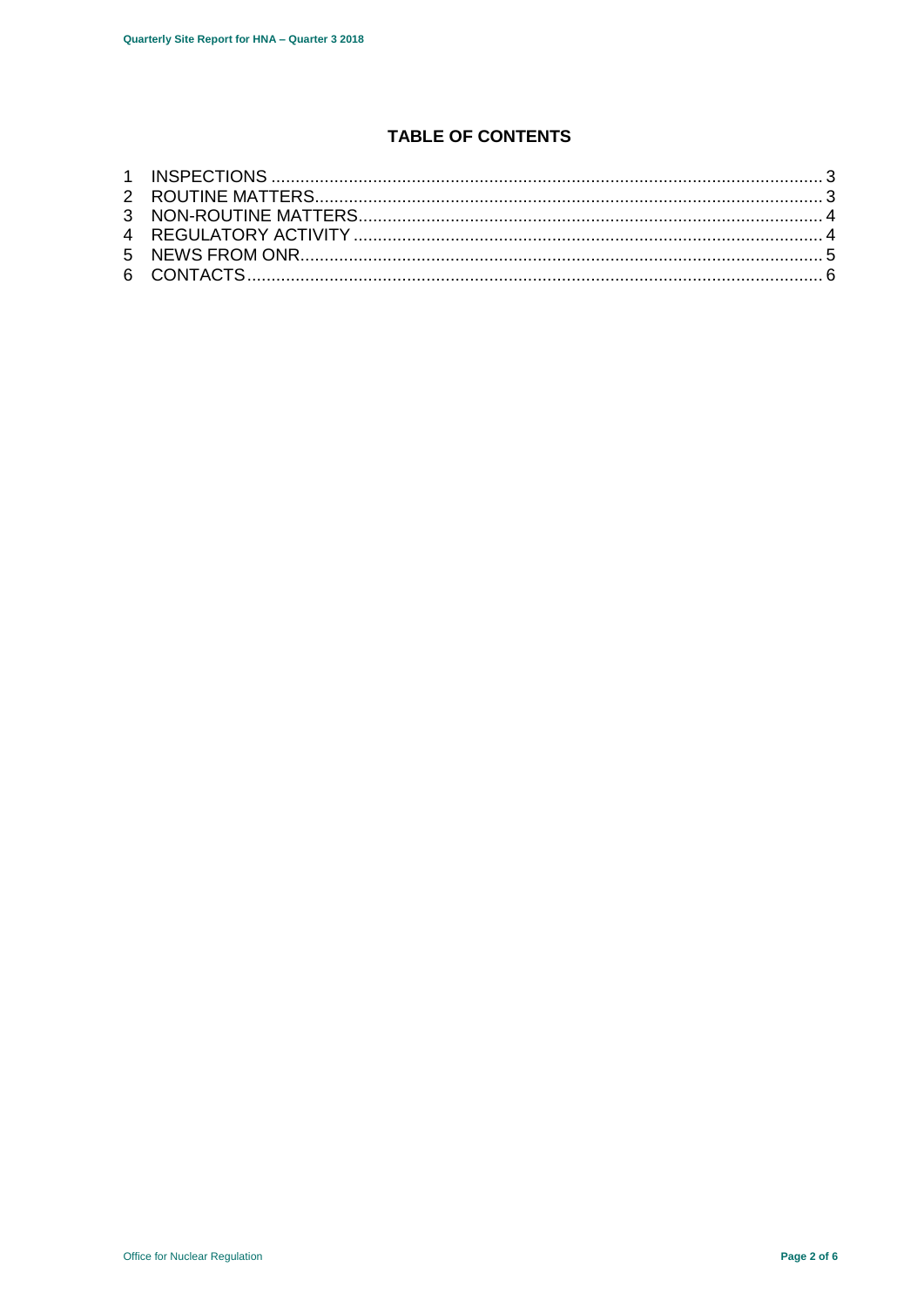#### <span id="page-2-0"></span>**1 INSPECTIONS**

#### **1.1 Dates of inspection**

ONR attended Hunterston A (HNA) site on the following dates: -

- **8** August 2018
- $13 17$  August 2018

## <span id="page-2-1"></span>**2 ROUTINE MATTERS**

#### **2.1 Inspections**

Inspections are undertaken as part of the process for monitoring compliance with:

- The conditions attached by ONR to the nuclear site licence granted under the Nuclear Installations Act 1965 (NIA65) (as amended);
- The Health and Safety at Work Act 1974 (HSWA74):
- The Energy Act 2013; and
- Regulations made under HSWA74, for example the Ionising Radiations Regulations 1999 (IRR99) and the Management of Health and Safety at Work Regulations 1999 (MHSWR99).

The inspections entail monitoring licensee's actions on the site in relation to incidents, operations, maintenance, projects, modifications, safety case changes and any other matters that may affect safety. The licensee is required to make and implement adequate arrangements under conditions attached to the licence in order to ensure legal compliance. Inspections seek to judge both the adequacy of these arrangements and their implementation.

In this period, ONR carried out the following inspections at HNA:

Licence Condition (LC) Compliance Inspections: - Compliance Inspections focus on single LC compliance sampled from areas across the site. Each area may include multiple systems. The LCs inspected during this period were: -

- **LC10 Training**
- LC12 Duly authorised and other suitably qualified and experienced persons
- **LC14** Safety documentation

System Based Inspection (SBI): - these inspections are designed to determine whether the Safety Systems and Structures (SSS) being inspected are able to fulfil their safety duties (safety functional requirements) adequately, in line with the safety case. ONR carried out an SBI on HNA Fire Protection Systems during the period which assessed compliance against the following LCs: -

- **LC10 Training**
- **LC23 Operating Rules**
- **LC24 Operating Instructions**
- LC27 Safety mechanisms, devices and circuits
- LC28 Examination, inspection, maintenance & testing
- LC34 Leakage and escape of radioactive material and radioactive waste.

ONR also carried out a Fire Safety Inspection to assess general fire safety provisions on the Hunterston A site and to confirm that compliance with the requirements of the Fire (Scotland) Act 2005 is being achieved.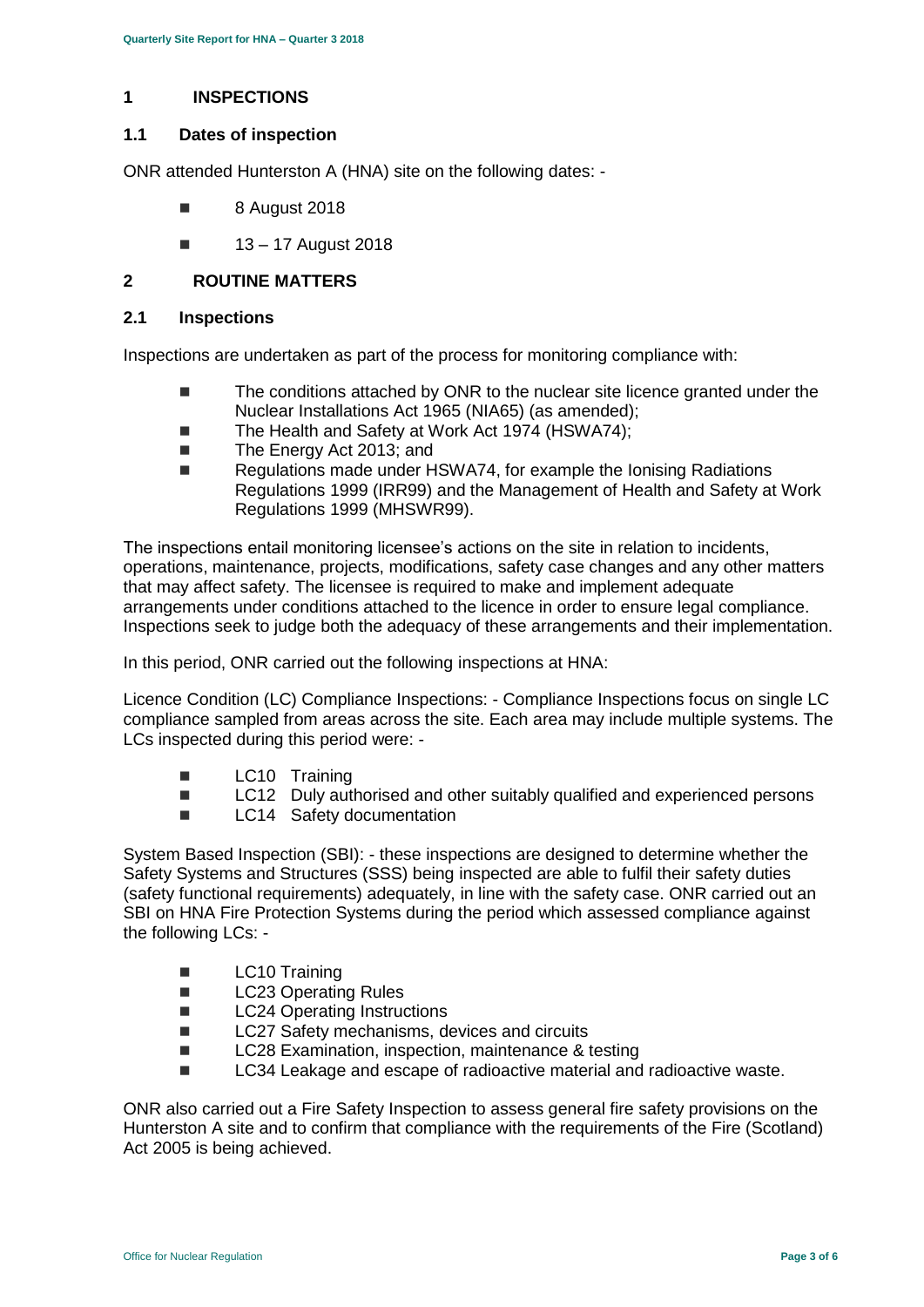For the LC Compliance Inspections, SBI, and Fire Safety Inspection, ONR judged that no formal action was required by the site in regard to the arrangements made and implemented by the site in response to safety requirements.

Where other improvements were considered necessary, the licensee made satisfactory commitments to address the issues, and the site inspector will monitor progress during future visits. Where necessary, ONR will take formal regulatory enforcement action to ensure that appropriate remedial measures are implemented to reasonably practicable timescales.

#### **2.2 Other work**

In the first quarter of the year HNA requested a change to their Emergency Arrangements that required formal ONR Approval. ONR reviewed the Licensee's emergency arrangements by focussing upon the differences between the extant and the proposed arrangements. We also reviewed the assessment performed by HNA to underpin this change and the associated review performed by the Magnox Ltd Nuclear Safety Committee (NSC). From ONR's assessment of the change in Responder duties we judged that HNA has adequately assessed the safety implications of this change and have complied with their arrangements. ONR issued a Licence Instrument to approve the revised Hunterston A Site Accident and Emergency Arrangements (see Section 4 below).

## <span id="page-3-0"></span>**3 NON-ROUTINE MATTERS**

Licensees are required to have arrangements to respond to non-routine matters and incidents. ONR inspectors judge the adequacy of the licensee's response, including actions taken to implement any necessary improvements.

There were no significant safety matters reported by HNA during this period.

#### <span id="page-3-1"></span>**4 REGULATORY ACTIVITY**

ONR may issue formal documents to ensure compliance with regulatory requirements. Under nuclear site Licence Conditions (LC - [http://www.onr.org.uk/documents/licence-condition](http://www.onr.org.uk/documents/licence-condition-handbook.pdf)[handbook.pdf\)](http://www.onr.org.uk/documents/licence-condition-handbook.pdf) ONR issues regulatory documents which either permit an activity or require some form of action to be taken; these are usually collectively termed 'licence instruments' (LI), but can take other forms. In addition, inspectors may issue enforcement notices to secure improvements to safety.

**Table 1 Licence Instruments and Enforcement Notices Issued by ONR during this period**

| <b>Date</b> | Type               |        | <b>Ref No Description</b>                                                                    |
|-------------|--------------------|--------|----------------------------------------------------------------------------------------------|
| 11/09/18    | Licence Instrument | LI 527 | Approval of Amendment to the Hunterston A Site Accident and<br><b>Emergency Arrangements</b> |
|             |                    |        |                                                                                              |
|             |                    |        |                                                                                              |
|             |                    |        |                                                                                              |

<span id="page-3-2"></span>Reports detailing regulatory decisions are available on the ONR website at [http://www.onr.org.uk/pars/.](http://www.onr.org.uk/pars/)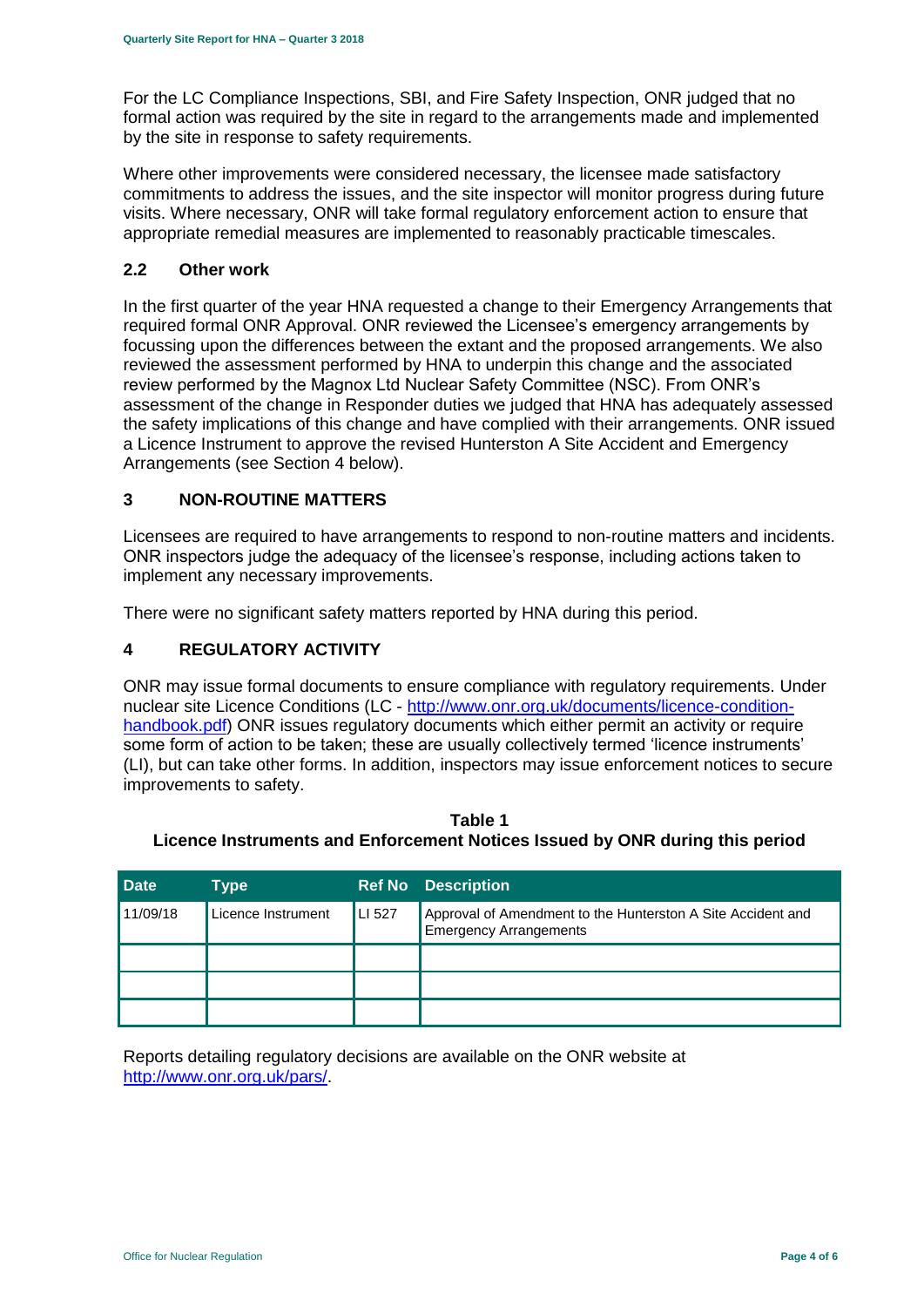## **5 NEWS FROM ONR**

#### Stakeholder Engagement

In August our Chief Nuclear Inspector Mark Foy and Deputy Chief Inspector Mina Golshan, hosted a webinar for stakeholders on the outcomes of the UK report to the Joint Convention. This is a new channel of communication which we have introduced, and further webinars are planned for November and February 2019. If you would like to find out more, please contact the ONR Communications team at contact@onr.gov.uk

The ONR/NGO engagement forum took place on 11 October in London. This is a forum to discuss strategic, cross-cutting regulatory matters. Site specific matters are normally addressed via Site Stakeholder Groups. We are always keen to engage with a range of stakeholders and groups on nuclear safety and security issues, so if you do represent a nuclear-interest Non-Governmental Organisation, and are not already involved through our forum or via a Site Stakeholder Group, then please get in touch with the ONR Communications team for further details, via contact@onr.gov.uk

#### Regulatory News

On 25 July we announced our decision to prosecute the Atomic Weapons Establishment for offences under Section 2 (1)\* of the Health and Safety at Work etc. Act (1974). This charge related to an electrical incident on 27 June 2017, which resulted in injury to an AWE employee. The incident was a conventional health and safety matter and there was no radiological risk to workers or the public. At a court hearing on 18 September, AWE pleaded guilty to the charge and sentencing was adjourned until 9 November 2018.

In a separate case brought by ONR, EDF Energy Nuclear Generation Ltd and Doosan Babcock Ltd pleaded guilty on 10 October 2018 to offences under the Health & Safety at Work etc. Act 1974, section 3(1) and the Work at Height Regulations 2005, Regulation 4(1) respectively. The charges relate to an incident on 12 April 2017 at the Hinkley Point B nuclear power station, which resulted in a serious injury to a Doosan Babcock Ltd employee. Following a hearing at Taunton Magistrates Court, the case was committed for sentencing at Taunton Crown Court with an initial hearing date set for 16 November 2018, although this date is subject is change.

Both of these cases related to conventional, industrial-type incidents that would have been subject to regulation by the Health and Safety executive prior to ONR's creation four years ago, when we gained responsibility for such matters on licensed sites. There was no radiological risk to workers or the public. Updates on each case will be published on our website www.onr.org.uk

#### Corporate News

In July we published our second gender pay report. The organisation-wide results show that ONR has a mean gender pay gap of 35.2%, which is wider than last year, although it is broadly similar to the rest of the UK nuclear industry and anticipated given our workforce profile, and that of the industries from which we have historically recruited. ONR is committed to addressing this issue and continues to focus on improving diversity and inclusion.

Our Chief Executive, Adriènne Kelbie, has agreed a three-year contract extension, taking her term of employment to January 2022.

The Department for Work and Pensions has started the process for recruiting a new ONR Chair (further details can be found on the public appointments website). The current Chair, Nick Baldwin CBE, will remain in office until 31 March 2019.